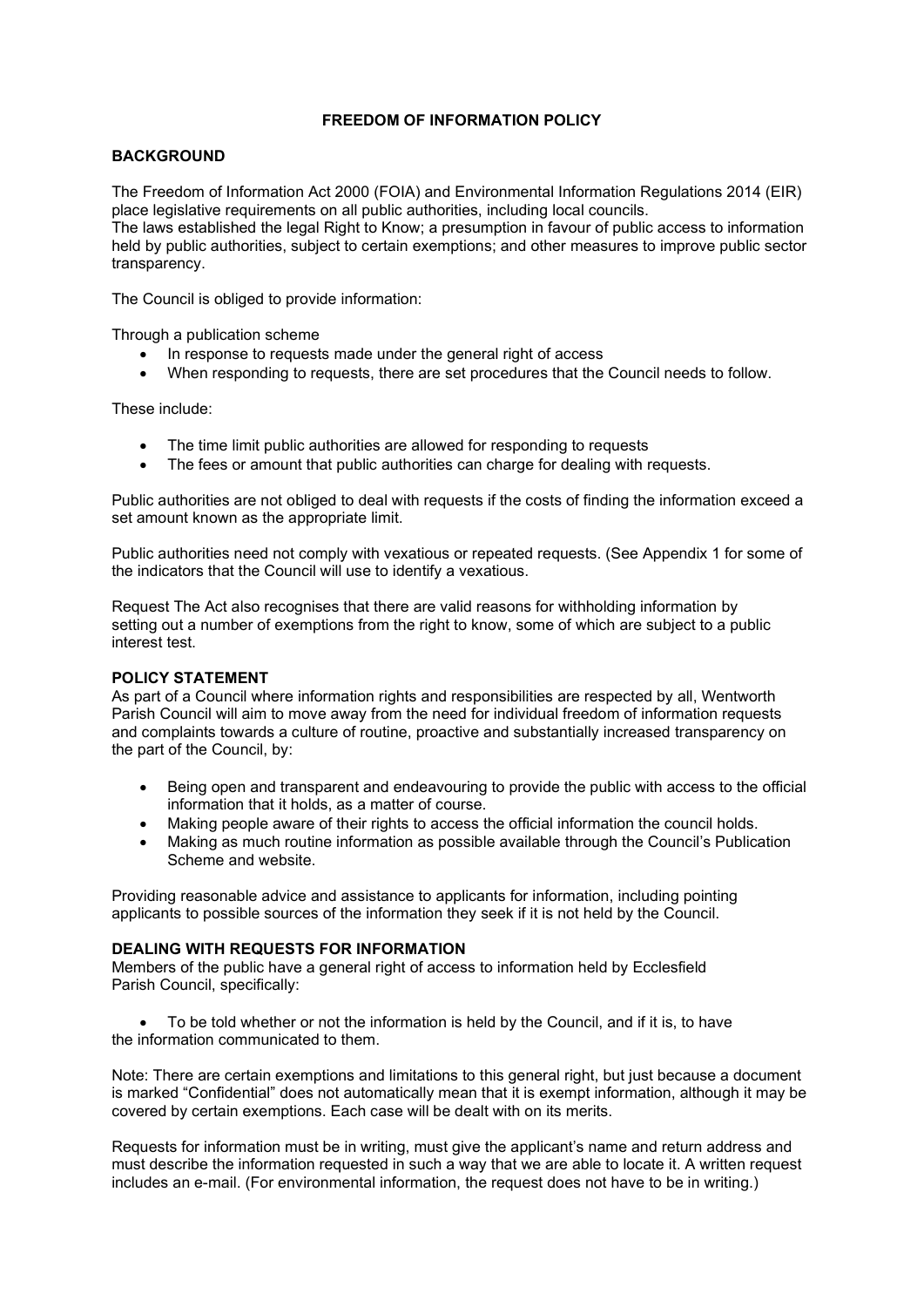All requests for information will be logged on a record sheet.

Receipt will be acknowledged but if it is possible to respond with the information requested, this will be done instead. If further information is required in order to locate the information requested, this will be undertaken as quickly as possible.

All correspondence, phone calls, e-mails etc., that follow the original request will be recorded.

The Council has 20 working days in which to deal with a request for information. If it is not clear what information is required, the 20-day period does not begin until clarification is received from the applicant as to exactly what is required. (For environmental information the response period is extended to 40 working days for information that is complex and bulky.)

A charge will be made for the photocopying of information requested as follows:

- 10p per single A4 size sheet {to accord with the council's Publication Scheme costs}
- Additionally, postage will be charged at cost.
- $\bullet$  If the cost of finding, sorting and editing the information requested is more than £450 then, under the FOI Act, the Council does not have to provide the information. (Under EIR, environmental information cannot be refused on the grounds of cost)

Any requests for information that is not contained in the Publication Scheme will be passed to the Clerk to deal with under the FOI Act. A certain amount of guidance on dealing with requests is held by the Clerk, but it may be necessary that further specific guidance will be required from the Information Commissioner's Office. If a member of staff is unsure as to whether a request for information is routine or not, they will refer to the Clerk as certain personal information is covered by the Data Protection Act and GDPR.

The applicant will be kept informed at all stages of the process of supplying the information requested, particularly if it is a complex request, when guidance may have to be sought from other agencies.

If a request is refused, the refusal notice will give the reasons for refusing the request and advise the applicant as to their rights of appeal – both internally by way of a complaint and, following that, by way of an appeal to the Information Commissioner.

### APPEAL PROCESS

If the information requested cannot be supplied, the reasons for this will be communicated to the applicant immediately. The applicant has the right of appeal against the refusal, initially to the Council, but ultimately to the Information Commissioner.

Any initial appeal will be made to the Council, it will be dealt with by the Council, in accordance with its Complaints Procedure. If the original decision not to supply the information is upheld by the Council, but is still not accepted by the applicant, then the applicant is able to appeal to the Information Commissioner.

Reasons for refusing information must be in accordance with the respective provisions of the legislation, including consideration of the public interest test where this applies.

### REVIEW

Approved by Council 9.1.2020 Review date July 2022